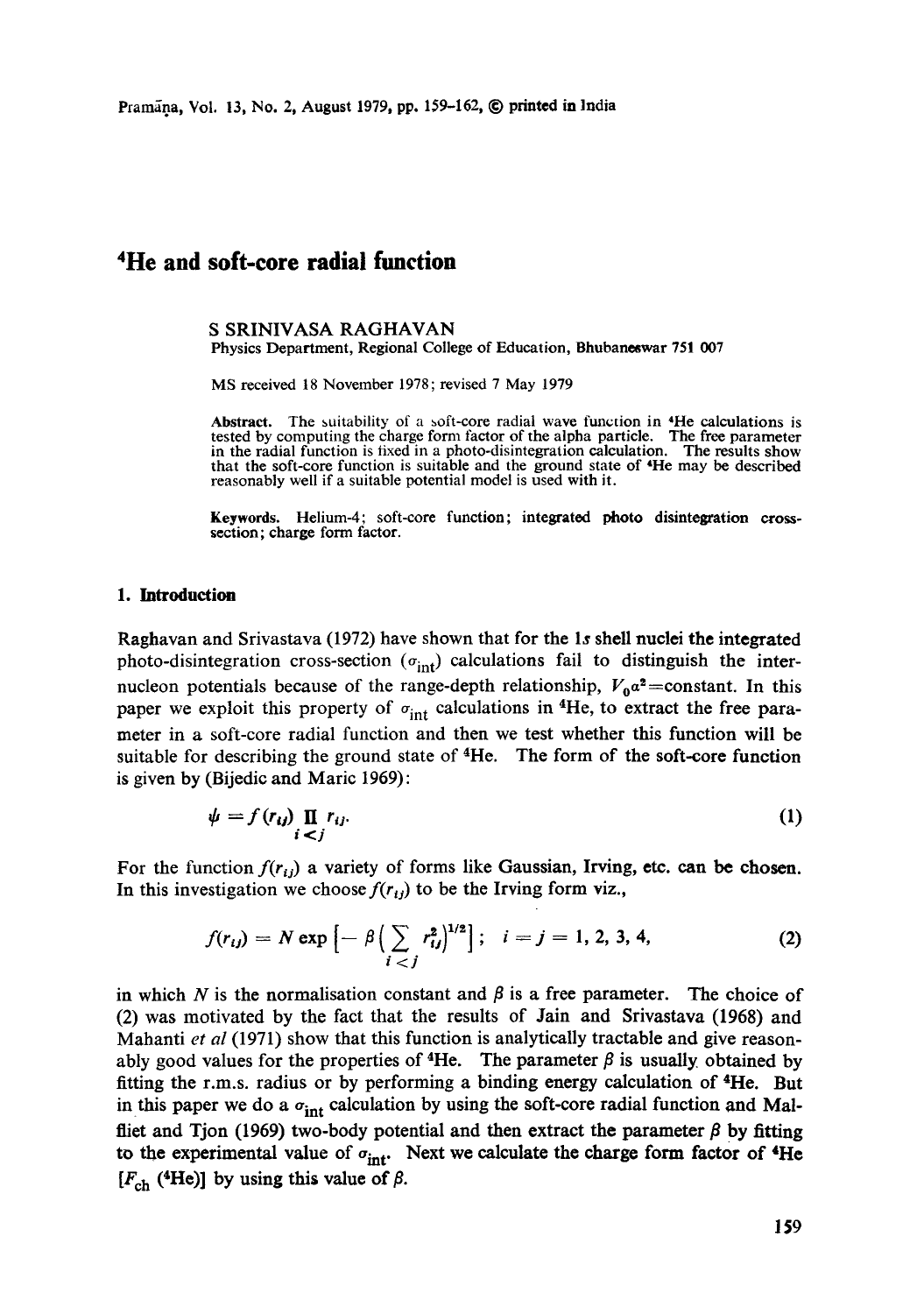#### **2. Calculations**

In the electric dipole approximation, the integrated photo-disintegration cross-section is given by (Levinger 1960)

$$
\sigma_{\rm int} = (2\pi^2 e^2 \hbar/mc) \sum_{n} f_{\rm on}, \qquad (3)
$$

in which the summed oscillator strength  $\sum f_{\text{on}}$  is given by n

$$
\sum_{n} f_{\text{on}} = \left( \sum_{n} f_{\text{on}} \right)_{\text{kinetic}} + \left( \sum_{n} f_{\text{on}} \right)_{\text{potential'}}
$$
 (4)

 $(>\int_{\Omega}|_{\text{kinetic}})$ , the model-independent term is equal to  $NZ/A$  (=1 for  ${}^4\text{He}$ ). The n

potential term is evaluated to be (Yadav *et al* 1971):

$$
\left(\sum_{n} f_{\text{on}}\right)_{\text{potential}} = -\left(\frac{m}{3\hbar^2}\right) \left(x + \frac{1}{2} y\right) \left\langle \mathcal{Z} V\left(r_{kl}\right) r_{kl}^2 \right\rangle_{00},\tag{5}
$$

where k and I denote the protons and the neutrons and x and  $\gamma$  are the fractions of Majorana and Heisenberg exchange forces respectively. Even though (5) contains the two-body potential term it has been shown (Raghavan and Srivastava 1972) that for the 1s shell nuclei  $\sigma_{int}$  calculations fail to distinguish the two-body potentials. *Because of this conclusion, in our*  $\sigma_{int}$  *calculations we use a simple interaction due to Malfliet and Tjon* (1969) which is of the form:

$$
V(r) = - A \exp(-\mu r)/r + B \exp(-2\mu r)/r.
$$
 (6)

In the above equation  $\mu=1.55$  fm<sup>-1</sup>;  $A=3.22$  and  $B=7.39$  for the triplet-even state and  $\mu = 1.55$  fm<sup>-1</sup>;  $A = 2.64$  and  $B = 7.39$  for the singlet-even state. We calculate the potential term  $\sum f_{\text{on}}$  hotential using the above parameters and the soft-core n

function (given by (1) and (2)), by assuming the exchange forces to be Serber in character  $(x+\frac{1}{2}y=0.5)$ .

Next we use (3) to evaluate  $\sigma_{int}$  for various values of  $\beta$ . By comparing the calculated values of  $\sigma_{int}$  with the experimental value (Gorbunov and Spiridonov 1958) we find that  $\beta = 2.34 \pm 0.23$  fm<sup>-1</sup>. (The error bars are due to fitting the deviations in the experimental value). This value of  $\beta$  is considerably higher than those obtained by other authors for the single parameter Irving function without the core. For example, Jain and Srivastava (1968) obtain  $\beta$  to be 0.867 fm<sup>-1</sup> and 0.70 fm<sup>-1</sup>, when fitted to the r.m.s, radius and when minimising the binding energy of 4He, respectively. Irving (1951) gets  $\beta$  to be 0.92 fm<sup>-1</sup> in the binding energy calculation of <sup>4</sup>He with a purely central potential. Thus the large value of  $\beta$  obtained in our calculation is due to the core in the wave function.

Next we evaluate the r.m.s. radius of <sup>4</sup>He with our value of  $\beta$  and find it to be 4/3 times the experimental value. This shows that either the single parameter in the radial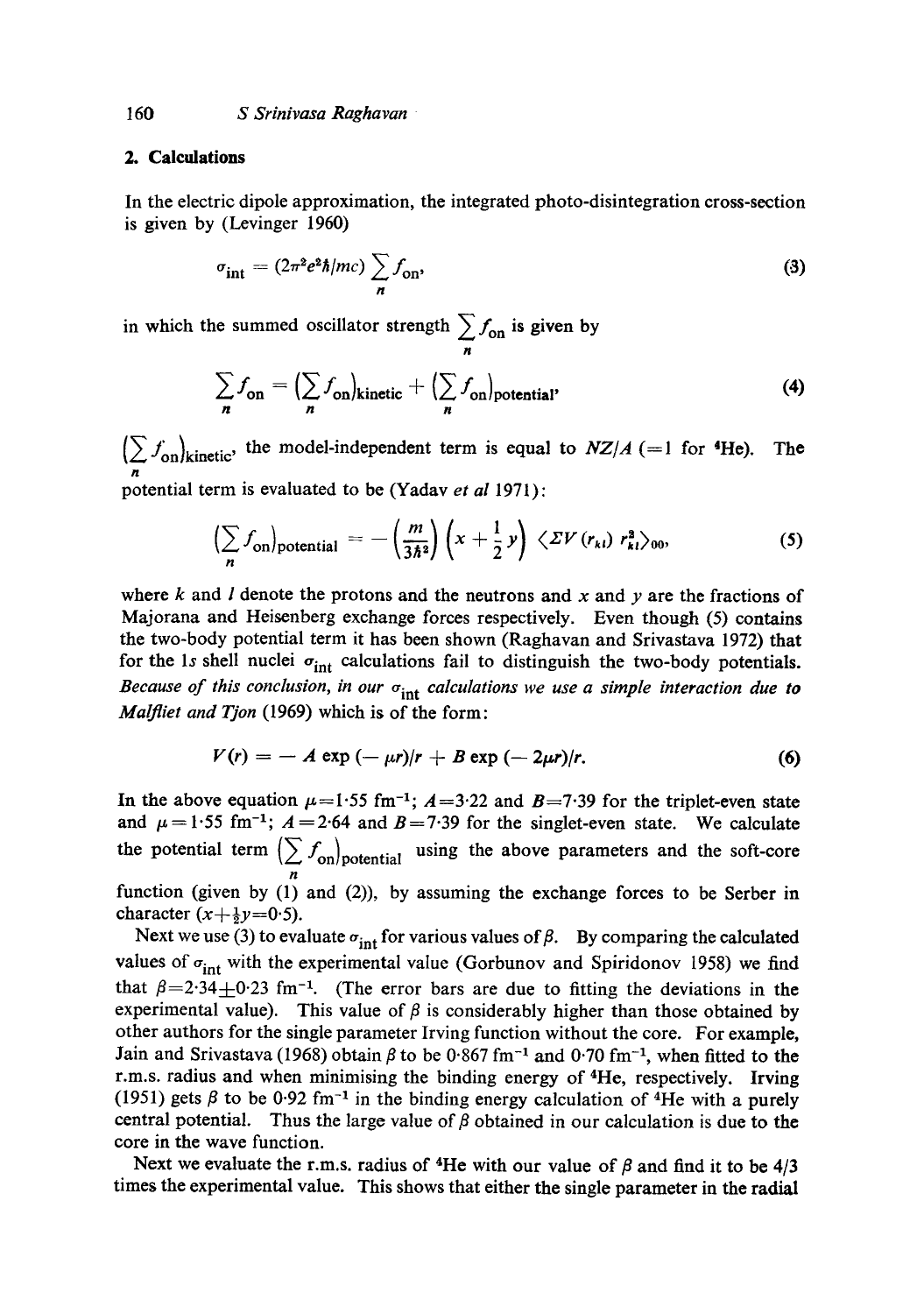function is not satisfactory or the parameter adjustment against  $\sigma_{int}$  is not very good. Inclusion of additional parameters may improve (e.g. see Jain and Srivastava 1968) our result for the r.m.s, radius, but the analytical and numerical work involved are enormous (particularly due to the nature of the core function) and so we have not made an attempt in this direction. Similarly, a value for the parameter obtained from an analytical calculation (say, a variational calculation) instead of fitting  $\sigma_{int}$  may give a reasonable value for the r.m.s, radius. But, work along this line must be pursued with a 'realistic' two-body potential.

However, to find out whether the soft-core function gives a reasonable result in the charge form factor calculations of <sup>4</sup>He, we calculate  $F_{ch}$  (<sup>4</sup>He) using the relation,

$$
F_{\rm ch} \left( ^{4}\text{He} \right) = \left( F_{\rm ch}^{p} + F_{\rm ch}^{n} \right) \int \exp \left( i \mathbf{q} \cdot \mathbf{r}_{i} \right) |\psi|^{2} d\tau. \tag{7}
$$

In the above equation  $F_{ch}^p$  and  $F_{ch}^n$  are the proton and neutron form factors and q is the momentum transfer. The calculated values of  $F_{ch}^2$  (4He) with our soft-core function are shown in figure 1 along with the experimental results and other theoretical calculations (Singh *et al* 1969; Mahanti *et al* 1971). From the figure we find that the softcore function produces a diffraction minimum around  $q^2 = 7.5$  fm<sup>-2</sup> and a secondary



**Figure 1.**  $F_{\text{ch}}^{2}$  (4He) versus  $q^{2}$